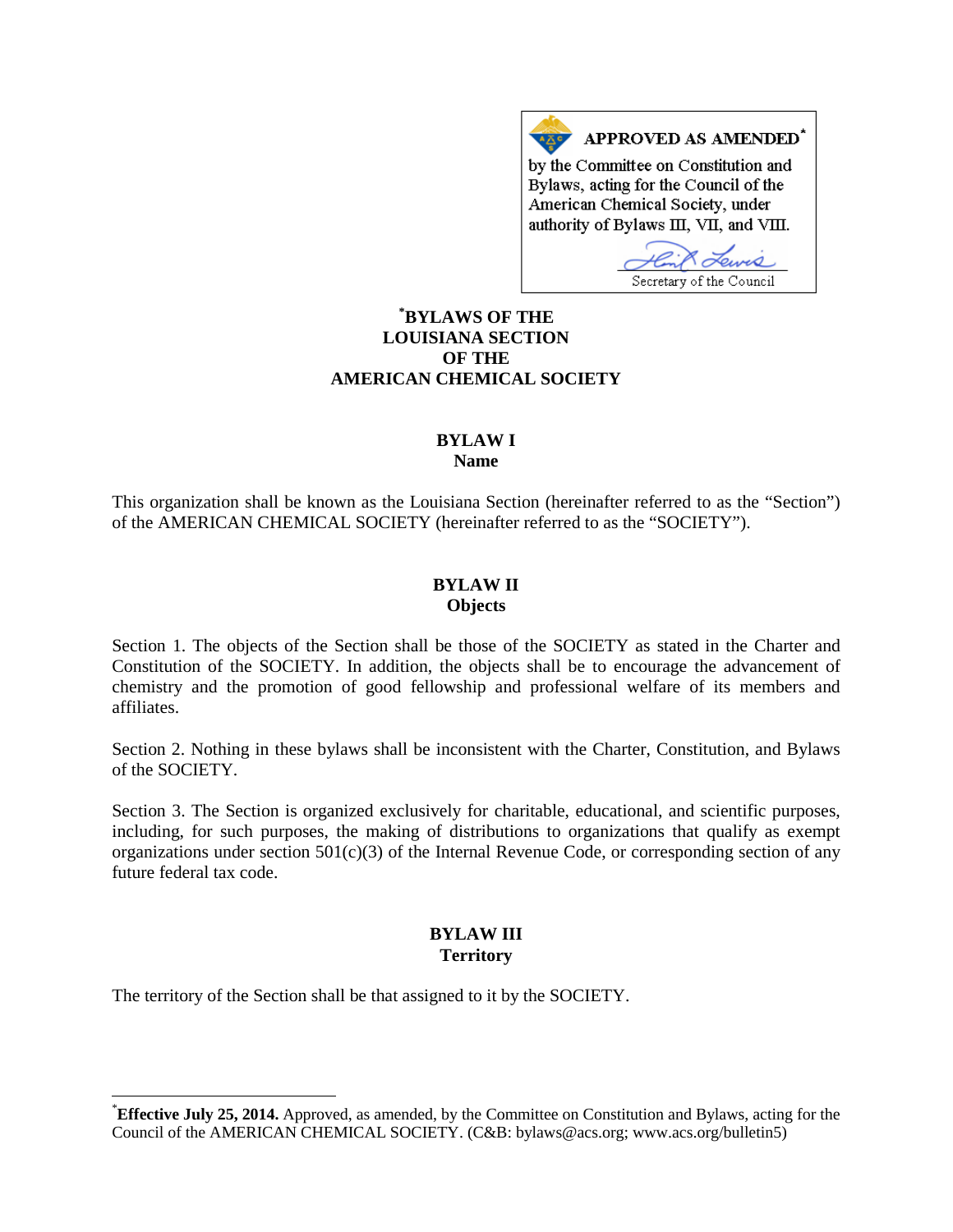## **BYLAW IV Members and Affiliates**

Section 1. The rolls of the Section shall include those members and Society Affiliates of the SOCIETY residing within the territory of the Section provided that exceptions to this rule shall be made in conformity with the Constitution and Bylaws of the SOCIETY.

Section 2. The Section may have Local Section Affiliates as authorized in the Constitution and Bylaws of the SOCIETY. A Local Section Affiliate shall retain affiliate status only so long as payment is made of Local Section Affiliate dues of not less than two dollars (\$2.00) per annum.

Section.3. Members and affiliates shall have such rights and privileges as are accorded them by the Constitution and Bylaws of the Society.

Section 4. STUDENT MEMBERS may not serve as Councilors, Alternate Councilors, or Temporary Substitute Councilors.

Section 5. A Society Affiliate or a Local Section Affiliate may not vote for or hold an elective position or vote on Articles of Incorporation or bylaws of the Section. A Society Affiliate may not serve as a voting member of the Executive Committee; a Local Section Affiliate may not serve as a member of the Executive Committee.

#### **BYLAW V Officers, Executive Committee, and Councilors**

Section 1. The officers of the Section shall be MEMBERS of the SOCIETY and the Section and shall consist of the Chair, Chair-Elect, Secretary, and Treasurer. The Secretary and Treasurer positions may be held by the same person.

Section 2. The Section shall have Councilors and Alternate Councilors as provided in the Constitution and Bylaws of the SOCIETY.

Section 3. The Executive Committee shall consist of the officers of the Section, the Councilors, the Alternate Councilors, the Immediate Past Chair, and three Members-at-Large, who shall be MEMBERS of the Society and the Section. The Members-at-Large shall be elected from the MEMBERS of the Section.

Section 4. The Executive Committee shall be the governing body of the Section and as such shall have full power to conduct, manage, and direct the business and affairs of the Section in accordance with the Constitution and Bylaws of the SOCIETY and these bylaws. The Executive Committee shall meet upon due notice either at the call of the Chair or upon request of a majority of its members. A quorum for an Executive Committee meeting shall consist of a majority of the members of the Committee. It shall receive reports of standing committees and make reports to the Section. Any action taken by the Executive Committee can be annulled by a two-thirds (2/3) vote of members present at any meeting of the Section.

Section 5. The duties of the officers shall be those customarily performed by such officers, together with those responsibilities prescribed by the Constitution and Bylaws of the SOCIETY and by these bylaws, and by such other duties as may be assigned from time to time by the Executive Committee.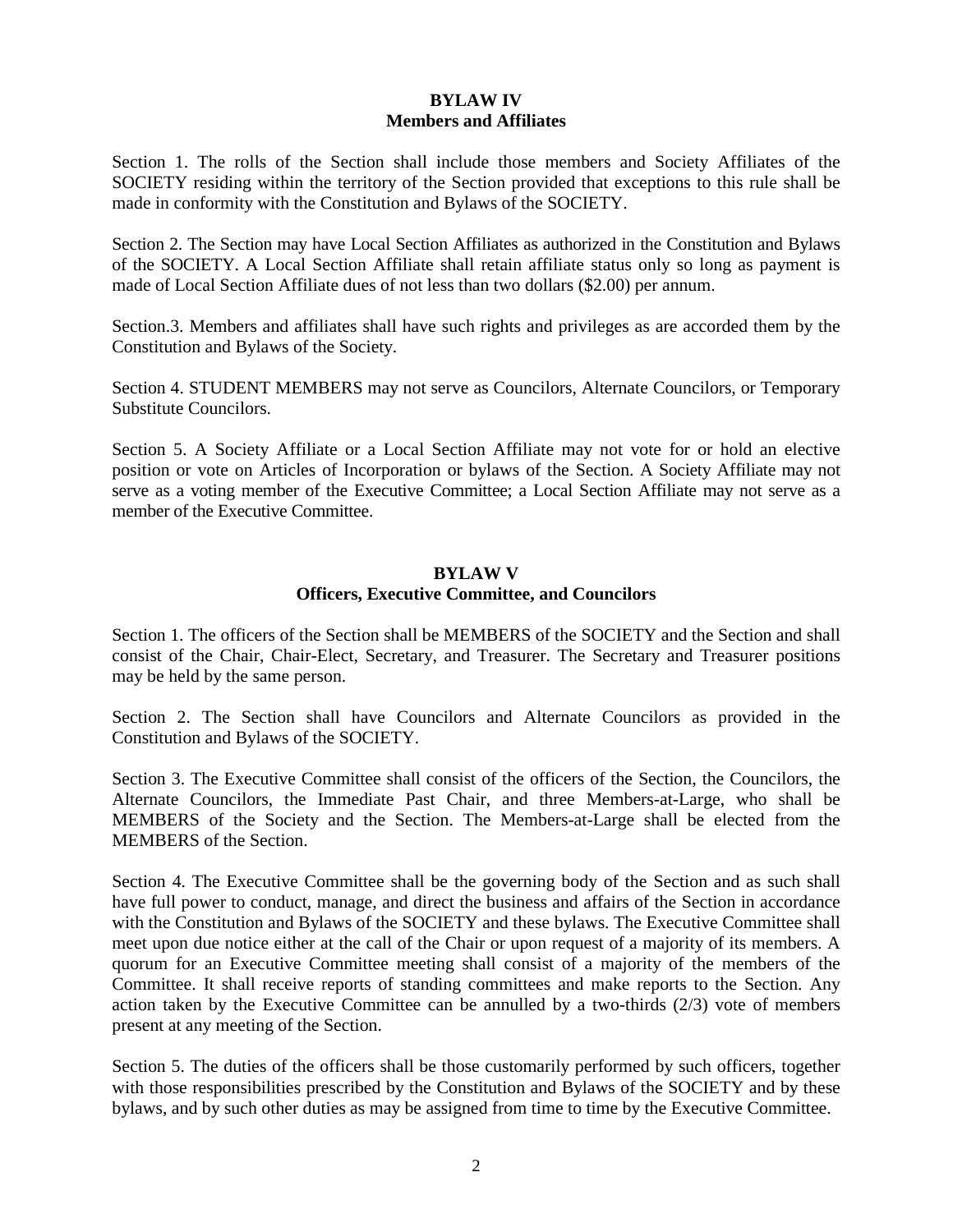- a. The duties of the Chair shall be to preside at meetings of the Executive Committee, to carry into effect the decisions and recommendations of that Committee, to preside at business meetings of the Section, and to appoint all committee members. In the absence of the Chair, the duties of the office shall devolve upon the Chair-Elect.
- b. The term of office for the Chair-Elect shall be one year, after which time the Chair-Elect shall succeed to the Chair. To fill a vacancy in the office of Chair occurring during the term of office as Chair-Elect, the Chair-Elect shall serve as Chair *pro tempore*.
- c. The duties of the Secretary shall be to keep a record of the proceedings of the Section and of the Executive Committee, to maintain a list of members and affiliates, to send to members and affiliates such notices as the business of the Section may require. The Secretary shall send to each member and affiliate a written notice of each meeting at least ten days prior to the meeting, to submit a report to the Section at its annual meeting, and shall carry out all the duties required by the Constitution and Bylaws of the SOCIETY and these bylaws.
- d. The Treasurer shall have charge of the funds of the Section, keep an accurate record of all receipts and disbursements, receive dues, and make those disbursements approved by the Executive Committee. The Treasurer shall render an account of all transactions and of the financial condition of the Section to the Executive Committee at times set by the Committee, and shall submit such reports as are required by the Constitution and Bylaws of the SOCIETY.

Section 6. Councilor(s) and Alternate Councilor(s)

- a. The Section's Councilor(s) and Alternate Councilor(s) shall carry out those duties assigned to them by the Constitution and Bylaws of the SOCIETY.
- b. Councilors shall be elected in separate years, whenever possible, to provide for a rotation of terms in accordance with the Constitution of the SOCIETY.
- c. In the event that a Councilor is unable to attend a specified meeting of the Council of the SOCIETY, the Chair of the Section shall appoint one of the Alternate Councilors to serve as Councilor at the specified meeting. Such appointment of an Alternate Councilor shall be for only one meeting.
- d. The Executive Committee shall designate any Councilors to be disqualified under SOCIETY Bylaw provisions for reallocation of Councilors among the Sections.

## **BYLAW VI Manner of Election and Terms of Office**

Section 1. Elected officers, Councilors, Alternate Councilors, and Members-at-Large of the Executive Committee shall be elected by the members of the Section by a ballot of those eligible to vote. The Secretary or a designee appointed by the Chair shall prepare an election ballot on which shall appear the names, in order chosen by lot, of all candidates nominated and found willing to serve. Nominations may be submitted by petition signed by no less than 10 members of the Section.

Section 2. The ballot shall be sent to each member of the Section by November 1 .A period of at least three weeks must be provided between the date of the sending of the ballots to the members and the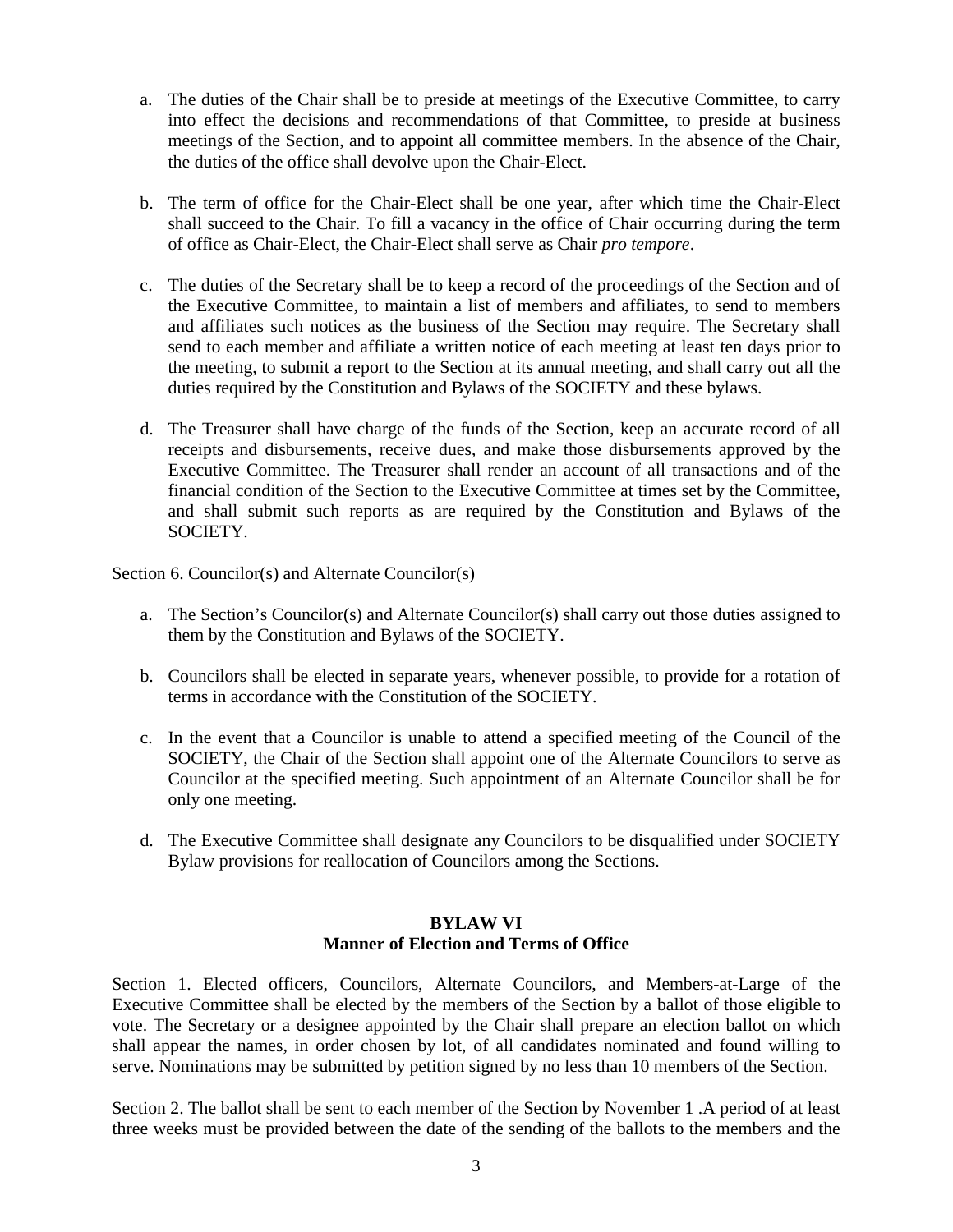deadline for their return to the Secretary or other designated officer of the Section. A paper ballot will be mailed to any member who requests it.

Section 3. The candidate receiving the largest number of votes for each office shall be declared elected. In case of a tie vote, the Executive Committee, by ballot, shall elect from among the candidates who share the tie vote; the candidate receiving the largest number of votes shall be declared elected.

Section 4. The results of the election of officers, Councilor, and Alternate Councilor shall be tabulated by the Nominating Committee. The results shall be announced by the Chair at the next Section meeting and also published either in the Section's newsletter and/or on the Section's website. The results shall also be certified to the Executive Director of the SOCIETY.

Section 5. In accordance with the SOCIETY's Bylaws, balloting procedures should ensure fair balloting that is open to all eligible members, protection against fraudulent balloting, and the timely reporting and archiving of balloting results.

Section 6. Elected officers of the Section to be seated on the Executive Committee shall take office on January 1 following election and shall serve for a term of one year or until their successors qualify. The Chair-Elect shall succeed to the office of Chair upon completion of the term of office and shall hold office for one year or until the successor qualifies.

Section 7. Councilors and Alternate Councilors shall take office on January 1 following election and shall hold office for three years.

Section 8. Member-at-Large of the Executive Committee shall be elected for three year terms beginning January 1. Members-at-Large of the Executive Committee shall be elected in separate years, whenever possible, to provide for a rotation of terms.

Section 9. In the event of a vacancy in the office of Chair, the Chair-Elect shall assume the added duties of the Chair, for the remainder of the term. In such case, the person moving into the position of Chair shall also hold that position during the normal year as Chair as part of the leadership transition.

Section 10. An interim appointee to the vacated office of Chair-Elect shall not automatically succeed to the office of Chair. At the next election, both a Chair and a Chair-Elect shall be elected.

Section 11. In the event of a vacancy in any other elective office prior to normal expiration of the incumbent's term, the Executive Committee shall fill any such vacancy by interim appointment of a MEMBER until the next annual election.

## **BYLAW VII Recall of Elected Officials**

Section 1. The elected officials of the Section (officers or elected Executive Committee members) are subject to recall for neglect of duties or conduct injurious to the SOCIETY. Recall procedures are not applicable to Councilors and Alternate Councilors.

Section 2. The recall of an official shall be initiated when a signed petition, indicating in writing the specific charges and reasonable substantiating evidence, is submitted to the Chair from at least five members of the Section. In the event the Chair is the official in question, the Chair-Elect shall receive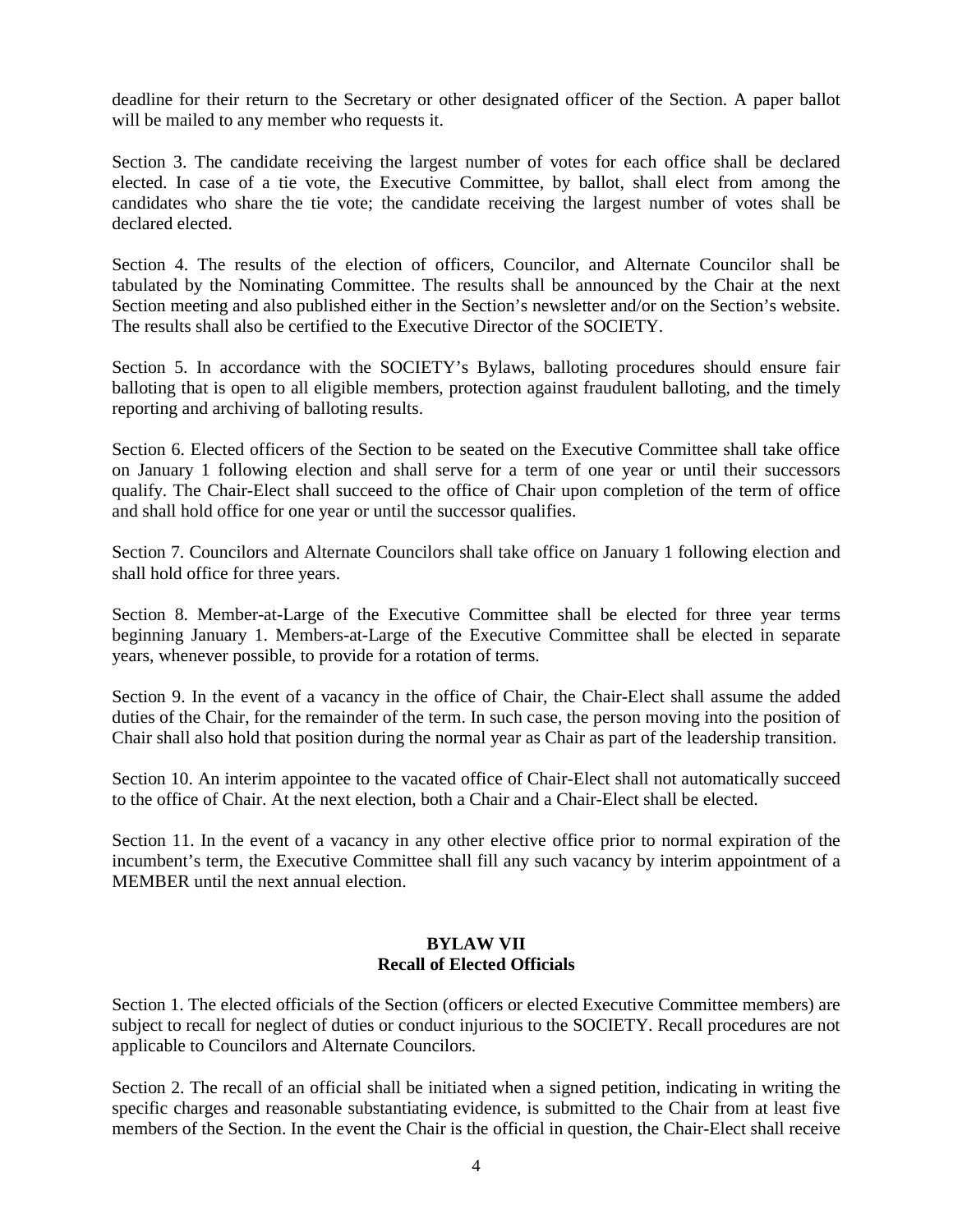the petition and shall assume the duties of the Office of Chair with respect to this issue until the issue is resolved.

Section 3. The Chair shall, without delay, determine that the petitioners are aware of the gravity of their actions and the procedures to be followed. The Chair shall seek an alternate resolution to the problem and a withdrawal of the petition at this time. In the absence of a resolution to the problem, the Chair shall notify the members of the Executive Committee and call a special meeting within thirty days.

- a. The Executive Committee shall promptly continue the recall process or dismiss the petition as ill-founded or find an alternative solution to the problem. The Chair shall promptly inform the petitioners and the official of the decision of the Executive Committee. If no contact with the official can be made after a reasonable effort, the Executive Committee may remove the official in question with a two-thirds (2/3) vote of the remaining members.
- b. If the proceedings continue:
	- (1) The Chair shall assign the duties of the official to another MEMBER of the Section until the issue is resolved.
	- (2) The official shall be offered an opportunity to answer the allegations in the petition before the Executive Committee. A certified letter shall be sent to the last known address on the official SOCIETY membership roll. Upon notification, the official shall have thirty days to make a written response to the allegations.
	- (3) The Executive Committee shall decide whether or not to proceed after studying the official's response. The Chair shall inform the official and the petitioners of the decision of the Executive Committee. If the Executive Committee decides that the proceedings shall continue, the official shall choose one of the following options:
		- (a) The official may resign.
		- (b) The official may request a recall vote. Section members shall be informed, through brief written statements prepared by the Executive Committee and the official, of the issues involved with the recall vote. Both statements shall be distributed to the members before the vote conducted by ballot. A paper ballot will be mailed to any member who requests it. At least two-thirds (2/3) of votes cast shall be required for the official to be removed from office. The membership shall be informed of the results of the recall vote.
		- (c) The official may request a hearing and a recall vote by the remaining members of the Executive Committee. A two-thirds (2/3) vote of the remaining members of the Executive Committee shall be required to recall the official.
		- (d) The official may choose not to respond and thus forfeit the position.

Section 4. The vacancy provisions of these bylaws shall be used to fill a vacancy caused by a recall process. The membership of the Section and the Executive Director of the SOCIETY shall be informed of the results of the recall process and the replacement of the official.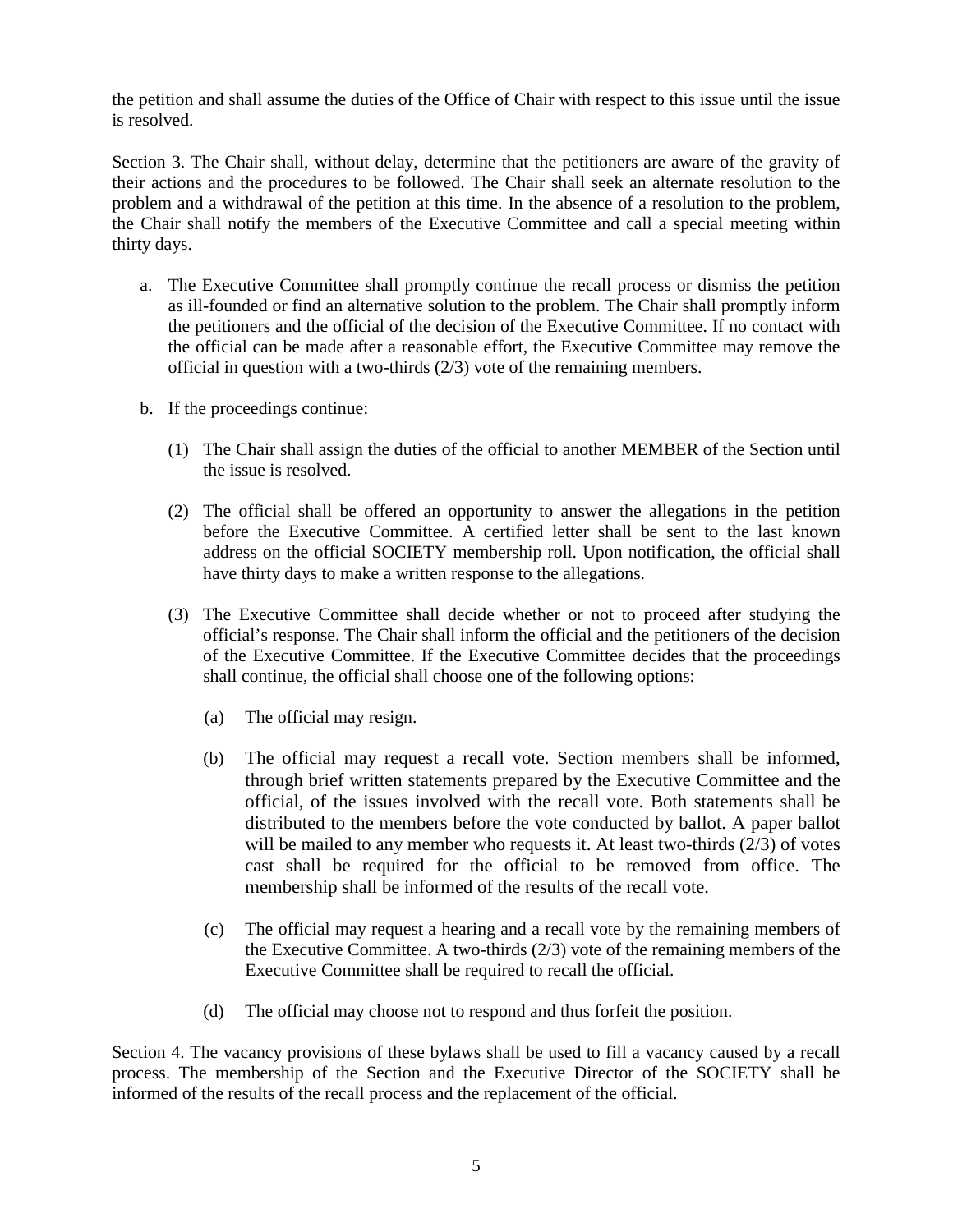## **BYLAW VIII Committees**

Section 1. The Executive Committee shall establish committees as necessary for the proper operation of the Section. There shall be the following standing committees of the Section:

- a. Program
- b. Membership
- c. Public Affairs and Relations
- d. Nominating
- e. Audit and Budget
- f. Awards
- g. Professional Relations
- h. Community Activities

Section2. The Chair-Elect shall appoint chairs of the standing committees within fifteen days prior to the regular accession to office as Chair on January 1, and shall inform the Secretary promptly of all appointments.

Section 3. Committee chairs shall assume responsibility on the first day of January following appointment and shall hold office for one year.

#### **BYLAW IX Meetings**

Section 1. The Section shall hold regular meetings at places and times designated by the Program Chair with the approval of the Section Chair.

Section 2. Special or additional meetings may be called at any time by the Chair of the Section or upon written request of 10 members or four voting members of the Executive Committee. Such request shall be in the hands of the Secretary at least ten days before the date requested for the meeting and shall state the exact nature of the business intended to be transacted. No other business shall transpire at such meetings. Special meetings of the Section may be held by means of electronic communications technology that permits those in attendance to read or hear the proceedings substantially concurrently with their occurrence, to vote on matters submitted, to pose questions, and to make comments.

Section 3. Due notice of all meetings shall be sent to each member and affiliate of the Section. The order of business may be suspended by a majority vote of the members present at any regular meeting.

Section 4. At any meeting of the Section, 15 members shall constitute a quorum. No business shall be conducted in the absence of a quorum.

Section 5. The Executive Committee shall meet upon due notice to its members at the call of the Chair or at the request of a majority of the members of the Committee. At any meeting of the Executive Committee a majority of the members of the Executive Committee shall constitute a quorum.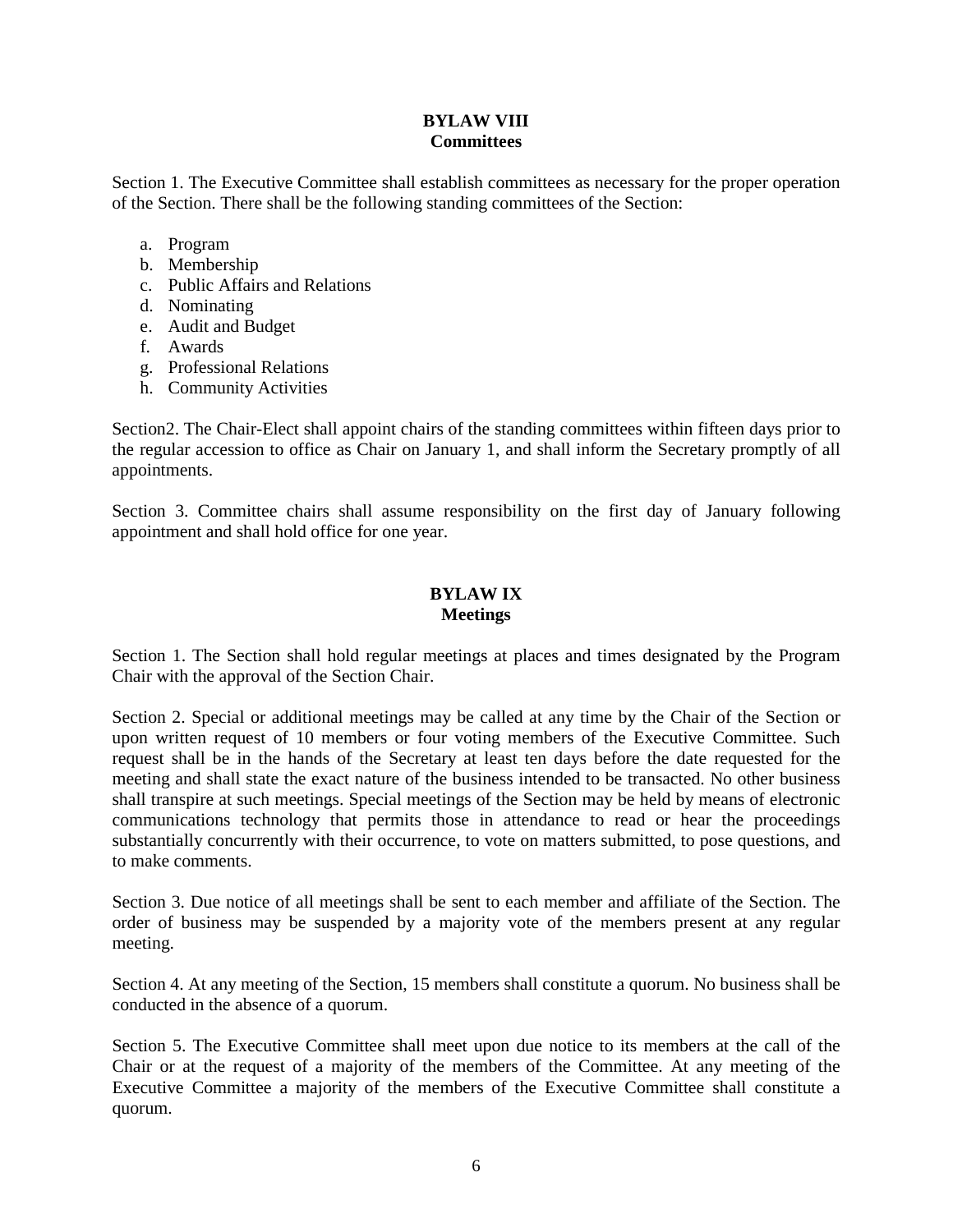Section 6. The most recent edition of *Robert's Rules of Order Newly Revised* shall be the parliamentary authority for all matters not covered in these bylaws or in the SOCIETY's documents.

# **BYLAW X Finances**

Section 1. Members of the Section may be assessed voluntary Local Section dues in an amount set by the Executive Committee. Society Affiliates may be assessed annual Local Section dues in an amount set by the Executive Committee.

Section 2. The dues of Local Section Affiliates shall be determined by the Executive Committee in accordance with the Constitution and Bylaws of the SOCIETY, as mentioned elsewhere in these bylaws. Failure to pay such dues in advance shall automatically terminate the affiliation.

Section 3. The Section may receive donations or bequests made to it, and may expend or invest the same on behalf of the Section. Such expenditures or investments shall be made by the Treasurer of the Section upon authorization by the Executive Committee.

Section 4. The Section may raise or collect funds to be expended for local purposes, and may have the entire management and control of such funds insofar as such management and control shall not conflict with any provision of these bylaws or with the Constitution or Bylaws of the SOCIETY.

Section 5. An annual audit shall be conducted by two or more disinterested members, appointed by an officer with no authority to disburse funds, and submit a report to the Executive Committee by January 31.

## **BYLAW XI Groups**

Groups devoted to the promotion of one or more branches of chemistry may be established. Such Groups shall operate in conformity with the Constitution and Bylaws of the SOCIETY and with these bylaws.

#### **BYLAW XII Amendments**

Section 1: A petition to amend the bylaws may be initiated by the Executive Committee, or by petition signed by at least 15 members of the Section. If the proposed amendment is approved by the Executive Committee, it shall, if practical, be submitted to the SOCIETY's Committee on Constitution and Bylaws for review. After any required changes are incorporated, and any recommended changes reviewed and accepted or rejected by the Executive Committee or a majority of the petitioners, the Secretary shall, as soon as practical, distribute the amendment(s) to each member of the Section with either notice of the next meeting or notice of a ballot on the amendment.

Section 2. If a proposed amendment is not approved by a majority of the Executive Committee, and if the petition is signed by at least 15 members of the Section, it shall, if practical, be submitted to the SOCIETY's Committee on Constitution and Bylaws for review before being submitted to the membership of the Section. After any required changes are incorporated, and any recommended